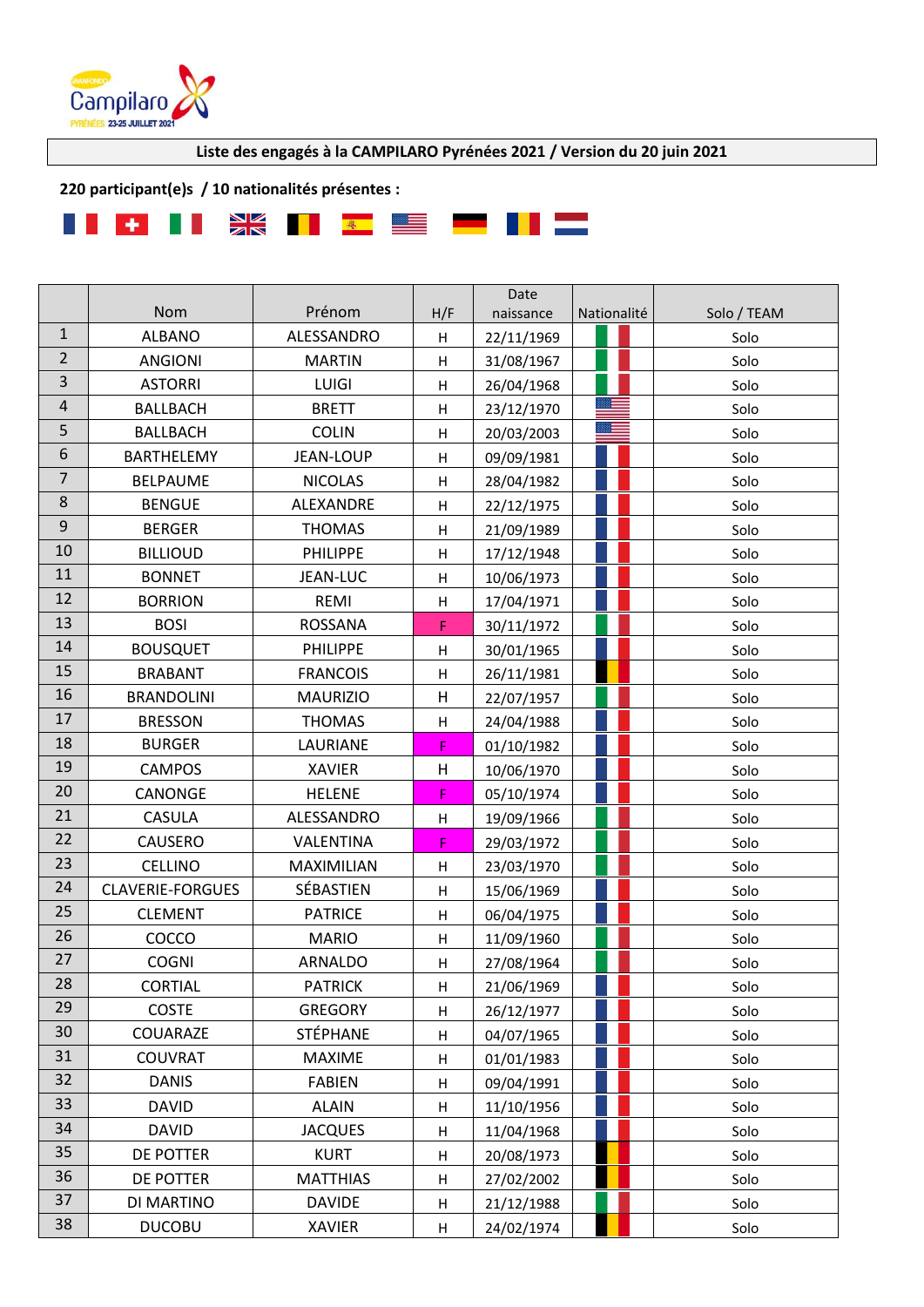

| 39 | <b>DUHAUT</b>          | <b>QUENTIN</b>         | $\mathsf{H}$ | 16/01/1990 |         | Solo |
|----|------------------------|------------------------|--------------|------------|---------|------|
| 40 | <b>ERRASTI IRANETA</b> | <b>JON</b>             | $\sf H$      | 19/11/1972 | 癌       | Solo |
| 41 | <b>EYHARTZ</b>         | <b>SERGE</b>           | $\mathsf{H}$ | 11/12/1977 |         | Solo |
| 42 | <b>FENASSE</b>         | <b>DAMIEN</b>          | $\mathsf{H}$ | 08/11/1994 |         | Solo |
| 43 | <b>FLEYS</b>           | JÉRÔME                 | $\sf H$      | 19/05/1971 |         | Solo |
| 44 | <b>FOLTRAN</b>         | <b>MAXIME</b>          | $\mathsf{H}$ | 14/11/1983 |         | Solo |
| 45 | <b>GHISU</b>           | <b>DANILO PIETRO</b>   | н            | 27/12/1983 |         | Solo |
| 46 | <b>GILARDINI</b>       | <b>VINCENT</b>         | $\mathsf{H}$ | 20/12/1974 |         | Solo |
| 47 | <b>HAUTION</b>         | <b>JEROME</b>          | $\mathsf{H}$ | 04/02/1987 |         | Solo |
| 48 | <b>HARDY</b>           | <b>CHRISTOPHE</b>      | $\mathsf{H}$ | 15/12/1986 |         | Solo |
| 49 | <b>HAZARD</b>          | <b>NICOLAS</b>         | $\mathsf{H}$ | 15/04/1982 |         | Solo |
| 50 | <b>HIBERT</b>          | <b>MATTHIEU</b>        | $\sf H$      | 22/04/1990 |         | Solo |
| 51 | <b>IVANOVA</b>         | <b>ELENA</b>           | F            | 28/05/1966 |         | Solo |
| 52 | <b>JOURNET</b>         | <b>JULIEN</b>          | $\mathsf{H}$ | 17/09/1995 |         | Solo |
| 53 | <b>KANIA</b>           | <b>ROMAIN</b>          | $\mathsf{H}$ | 04/07/1968 |         | Solo |
| 54 | LACOEUILHE             | <b>TANCREDE</b>        | $\mathsf{H}$ | 03/08/1982 |         | Solo |
| 55 | <b>LACOSTE</b>         | <b>JEAN-LUC</b>        | $\sf H$      | 22/04/1961 |         | Solo |
| 56 | Réservé                | Réservé                |              |            |         |      |
| 57 | LEAVER                 | <b>CLARE</b>           | F            | 05/09/1974 | XK      | Solo |
| 58 | LECLERE                | <b>JEAN-CHRISTOPHE</b> | $\mathsf{H}$ | 19/04/1966 |         | Solo |
| 59 | LE DEAULT              | <b>JOEL</b>            | $\sf H$      | 06/03/1959 |         | Solo |
| 60 | LE GOFF                | <b>SERGE</b>           | $\mathsf{H}$ | 19/03/1962 |         | Solo |
| 61 | <b>LELIEVRE</b>        | <b>ERIC</b>            | $\mathsf{H}$ | 08/09/1970 |         | Solo |
| 62 | LEROY                  | JÉRÉMY                 | $\sf H$      | 16/06/1987 |         | Solo |
| 63 | <b>LOCATELLI</b>       | <b>DAVID</b>           | $\mathsf{H}$ | 07/06/1975 |         | Solo |
| 64 | <b>LOEVENBRUCK</b>     | <b>OLIVIER</b>         | H            | 09/12/1989 |         | Solo |
| 65 | <b>MAGGIONI</b>        | <b>ALBERTO</b>         | $\sf H$      | 22/01/1990 |         | Solo |
| 66 | <b>MARMOUGET</b>       | Claude                 | $\mathsf{H}$ | 08/01/1969 |         | Solo |
| 67 | <b>MARTIN</b>          | ALEXANDRE              | H            | 12/12/1998 |         | Solo |
| 68 | <b>MARTIN</b>          | LOUIS                  | н            | 10/07/1989 |         | Solo |
| 69 | <b>MAUGUIN</b>         | <b>PHILIPPE</b>        | Н            | 31/05/1963 |         | Solo |
| 70 | <b>MIGLIORI</b>        | ERIC                   | Н            | 20/02/196  |         | Solo |
| 71 | <b>NAHMIAS</b>         | <b>PHILIPPE</b>        | н            | 19/06/1969 |         | Solo |
| 72 | <b>NEAVE</b>           | <b>WILLIAM</b>         | Н            | 12/07/1963 | V<br>ZN | Solo |
| 73 | <b>NEDELEC</b>         | <b>FREDERIC</b>        | Н            | 09/05/1977 |         | Solo |
| 74 | <b>NOC</b>             | <b>AUGUSTIN</b>        | Н            | 30/09/1992 |         | Solo |
| 75 | <b>NOCERA</b>          | REYNALD                | H            | 02/10/1973 |         | Solo |
| 76 | <b>OBENICHE</b>        | <b>YANNICK</b>         | F            | 07/10/1963 |         | Solo |
| 77 | <b>OBENICHE</b>        | <b>GILLES</b>          | Н            | 10/07/1957 |         | Solo |
| 78 | <b>OSTI</b>            | ANNIBALE               | Н            | 26/11/1954 |         | Solo |
| 79 | <b>PALMERO</b>         | <b>NICOLAS</b>         | Н            | 24/01/1977 |         | Solo |
| 80 | PECH                   | <b>NICOLAS</b>         | Н            | 01/08/1962 |         | Solo |
| 81 | <b>PELISSIER</b>       | <b>JEAN</b>            | Н            | 26/02/1951 |         | Solo |
| 82 | PELLEGRINO             | <b>FLORIAN</b>         | Н            | 06/05/1996 |         | Solo |
| 83 | <b>PENOT</b>           | <b>XAVIER</b>          | Н            | 22/09/1973 |         | Solo |
| 84 | PERFETTI               | <b>FABIO</b>           | Н            | 15/06/1972 |         | Solo |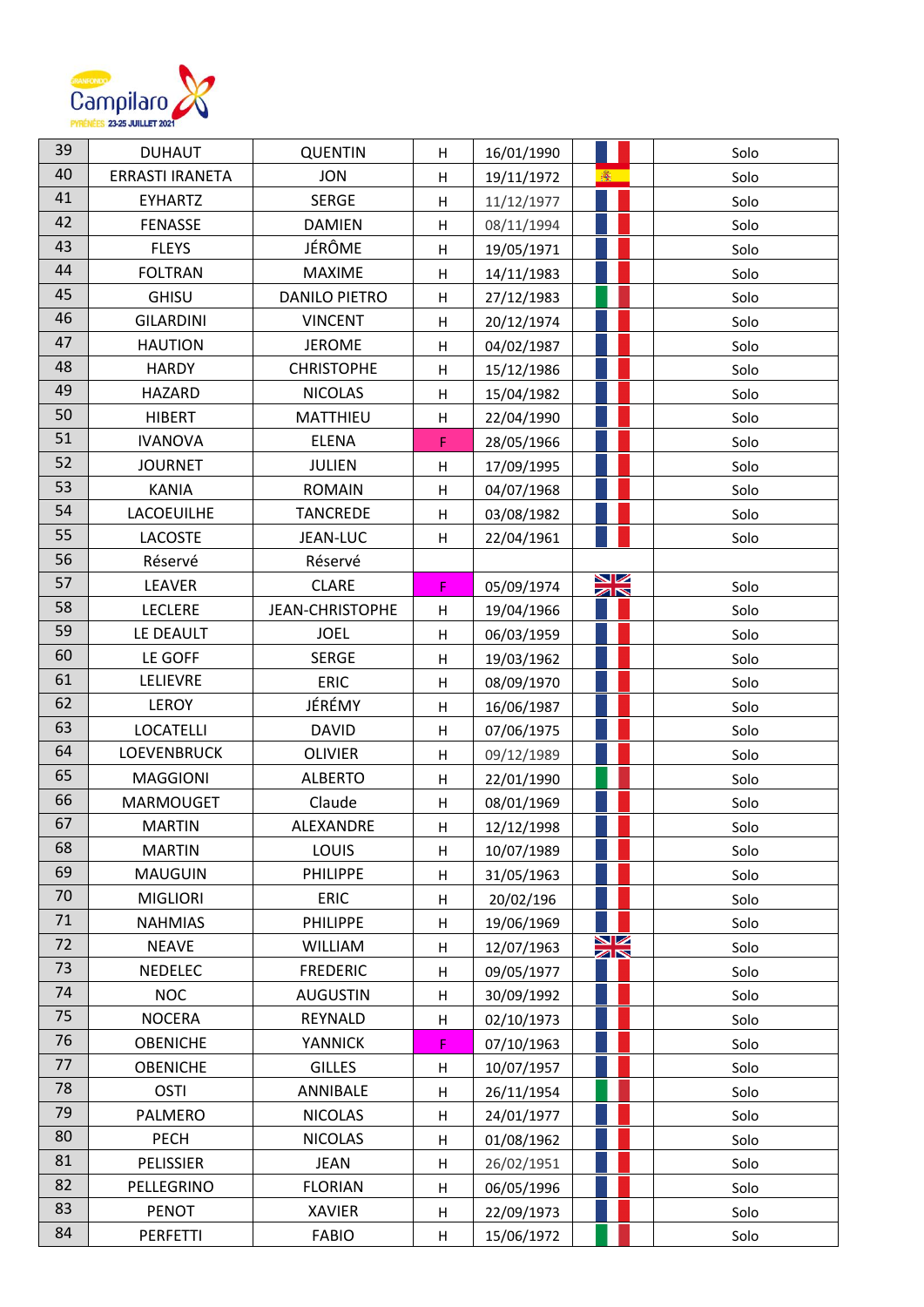

| 85  | <b>PLATE</b>           | <b>HENRI</b>              | H                       | 02/07/1988 |                              | Solo                |
|-----|------------------------|---------------------------|-------------------------|------------|------------------------------|---------------------|
| 86  | <b>PONT</b>            | <b>PATRICE</b>            | Н                       | 27/06/1973 |                              | Solo                |
| 87  | <b>PUGGIONI</b>        | PAOLO                     | $\mathsf{H}$            | 03/01/1984 |                              | Solo                |
| 88  | <b>RABAUD</b>          | <b>OLIVIER</b>            | $\mathsf{H}$            | 21/07/1976 |                              | Solo                |
| 89  | <b>RASO</b>            | <b>GIUSEPPE FRANCESCO</b> | H                       | 26/04/1971 |                              | Solo                |
| 90  | <b>RECULLEZ</b>        | <b>NICOLAS</b>            | H                       | 17/06/1981 |                              | Solo                |
| 91  | <b>RENOU</b>           | <b>BRUNO</b>              | Н                       | 17/06/1966 |                              | Solo                |
| 92  | <b>ROGATE</b>          | <b>ROBERTO</b>            | $\mathsf{H}$            | 10/04/1964 |                              | Solo                |
| 93  | <b>ROLAND</b>          | <b>FREDERIC</b>           | $\mathsf{H}$            | 15/08/1982 |                              | Solo                |
| 94  | <b>ROSELLO</b>         | <b>NICOLAS</b>            | $\mathsf{H}$            | 31/08/1988 |                              | Solo                |
| 95  | <b>ROTELLI</b>         | <b>DANIELA</b>            | F                       | 29/05/1977 |                              | Solo                |
| 96  | SABAUT                 | <b>JEROME</b>             | Н                       | 06/12/1987 |                              | Solo                |
| 97  | SARACINO               | <b>SERGIO</b>             | $\mathsf{H}$            | 17/09/1966 |                              | Solo                |
| 98  | <b>SCHWARTZ</b>        | <b>JEAN LUC</b>           | Н                       | 18/10/1957 |                              | Solo                |
| 99  | <b>SCIARRONE</b>       | ALESSANDRO                | Н                       | 15/03/1975 |                              | Solo                |
| 100 | <b>SCOTTO DI MARCO</b> | <b>ELISABETTA</b>         | F                       | 06/01/1977 |                              | Solo                |
| 101 | SEMELLE                | <b>THIERRY</b>            | H                       | 19/04/1966 |                              | Solo                |
| 102 | <b>SMITH</b>           | <b>CHRIS</b>              | H                       | 22/02/1972 | W<br>$\overline{\mathbb{Z}}$ | Solo                |
| 103 | SOZZI                  | <b>MATTIA</b>             | Н                       | 15/06/1971 |                              | Solo                |
| 104 | SPINOSA                | <b>JEAN MARC</b>          | $\mathsf{H}$            | 06/07/1969 |                              | Solo                |
| 105 | <b>SUMMA</b>           | <b>FRANCESCO</b>          | $\mathsf{H}$            | 22/08/1971 |                              | Solo                |
| 106 | <b>TARDY</b>           | <b>VICTOR</b>             | $\mathsf{H}$            | 16/07/1993 |                              | Solo                |
| 107 | <b>TERRAL</b>          | <b>CLÉMENT</b>            | Н                       | 22/05/1990 |                              | Solo                |
| 108 | <b>TEUTSCH</b>         | <b>JUSTIN</b>             | Н                       | 16/06/1983 | ▓═                           | Solo                |
| 109 | <b>TOUTENU</b>         | LOUIS                     | $\overline{\mathsf{H}}$ | 26/01/1993 |                              | Solo                |
| 110 | <b>TUNINETTI</b>       | <b>JULIEN</b>             | Н                       | 06/01/1977 |                              | Solo                |
| 111 | <b>VAN SLAMBROUCK</b>  | <b>HERMAN</b>             | Н                       | 22/05/1976 |                              | Solo                |
| 112 | <b>VISA</b>            | <b>DENIS</b>              | $\mathsf{H}$            | 07/01/1970 |                              | Solo                |
| 113 | YEARSLEY               | SIMON                     | Н                       | 10/12/1965 |                              | Solo                |
| 114 | <b>ZECCA</b>           | <b>MARIA</b>              | F                       | 09/12/1969 |                              | Solo                |
| 115 | <b>ZUERAS</b>          | JOSÉ                      | Н                       | 30/04/1971 |                              | Solo                |
| 116 | <b>ZUERAS</b>          | <b>DANIEL</b>             | Н                       | 13/02/1967 |                              | Solo                |
| 117 | LE GALL                | <b>VINCENT</b>            | н                       | 26/12/1977 |                              | <b>TEAM Storlok</b> |
| 118 | LE FOLL                | <b>CHRISTOPHE</b>         | H                       | 17/05/1976 |                              | <b>TEAM Storlok</b> |
| 119 | <b>GOIRAND</b>         | <b>STÉPHANE</b>           | H                       | 26/10/1975 |                              | <b>TEAM Storlok</b> |
| 120 | <b>BERTHELE</b>        | <b>VINCENT</b>            | H                       | 14/01/1979 |                              | <b>TEAM Storlok</b> |
| 121 | <b>MAGUEREZ</b>        | <b>DIDIER</b>             | H                       | 28/06/1964 |                              | <b>TEAM Storlok</b> |
| 122 | <b>BRISCADIEU</b>      | DENIS (à payer)           | H                       | 31/10/1963 |                              | <b>TEAM IBCI</b>    |
| 123 | <b>CLÉMENT</b>         | <b>PHILIPPE</b>           | H                       | 26/01/1961 |                              | <b>TEAM IBCI</b>    |
| 124 | <b>DUCASSE</b>         | <b>BENJAMIN</b>           | H                       | 30/10/1986 |                              | <b>TEAM IBCI</b>    |
| 125 | <b>NIETO</b>           | <b>FRÉDÉRIC</b>           | H                       | 06/07/1969 |                              | <b>TEAM IBCI</b>    |
| 126 | <b>BUZENET</b>         | <b>MARC</b>               | H                       | 21/06/1958 |                              | <b>TEAM IBCI</b>    |
| 127 | <b>MENARD</b>          | <b>FRANCK</b>             | Н                       | 27/05/1966 |                              | <b>TEAM TBG I</b>   |
| 128 | LOZE                   | <b>LIONEL</b>             | Н                       | 27/03/1981 |                              | <b>TEAM TBG I</b>   |
| 129 | <b>COUSIN</b>          | <b>BENOIT</b>             | н                       | 05/09/1986 |                              | <b>TEAM TBG I</b>   |
| 130 | <b>CRAVIOLINI</b>      | <b>XAVIER</b>             | Н                       | 01/01/1970 | ۰                            | <b>TEAM TBG I</b>   |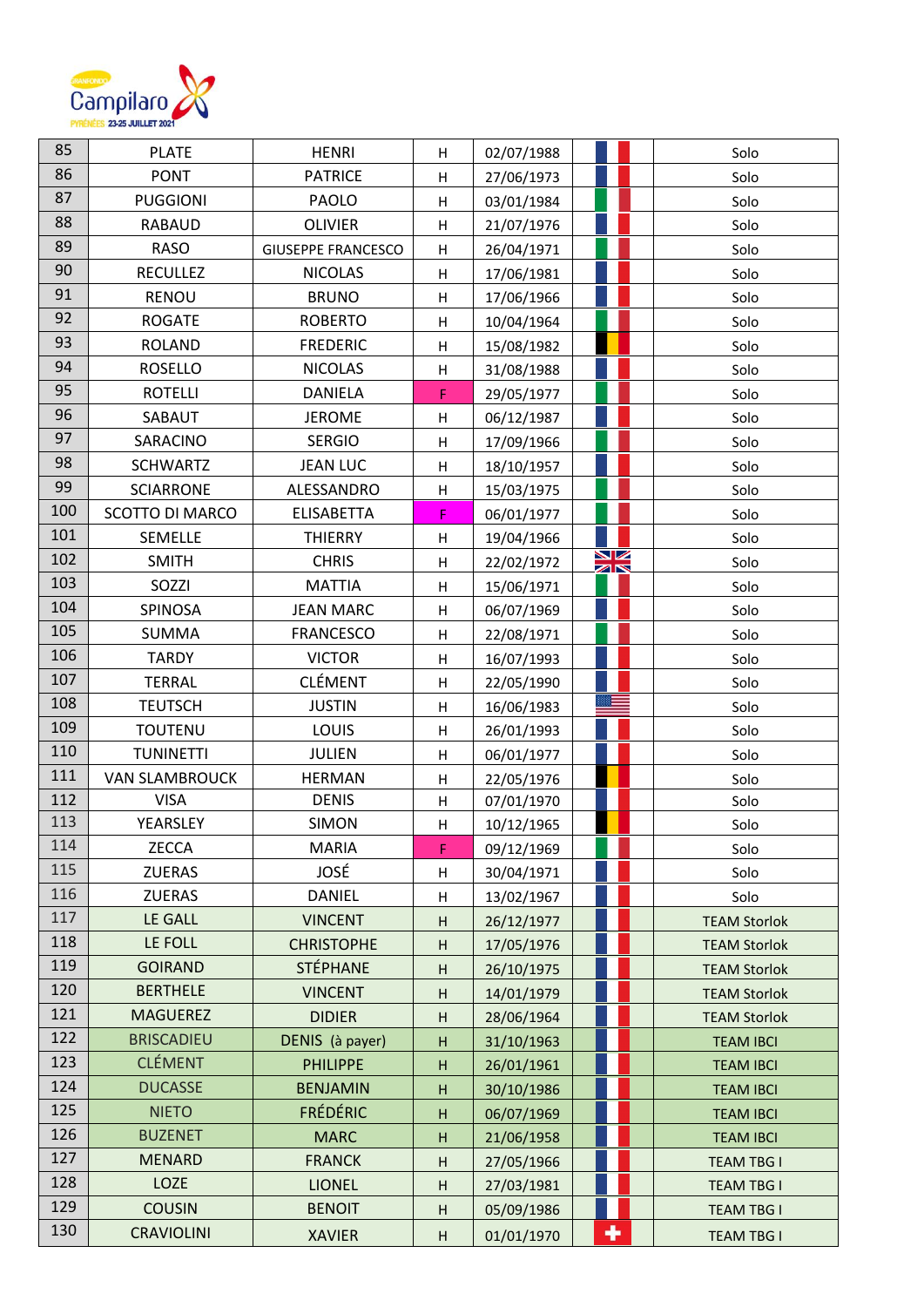

| 131 | <b>COUE</b>              | <b>JOSE</b>           | H            | 15/05/1963 |    | <b>TEAM TBG I</b>       |
|-----|--------------------------|-----------------------|--------------|------------|----|-------------------------|
| 132 | <b>MICHELOUP</b>         | <b>YANNICK</b>        | F            | 07/10/1975 | ٠  | <b>TEAM TBG II</b>      |
| 133 | <b>DOUCET</b>            | <b>CAROLINE</b>       | F            | 25/02/1988 |    | <b>TEAM TBG II</b>      |
| 134 | <b>SOETEMONT</b>         | <b>REGIS</b>          | $\mathsf{H}$ | 08/12/1948 |    | <b>TEAM TBG II</b>      |
| 135 | <b>MORISSEAU</b>         | <b>PATRICK</b>        | H            | 05/12/1959 |    | <b>TEAM TBG II</b>      |
| 136 | PÉRUSIN                  | <b>BENJAMIN</b>       | $\mathsf{H}$ | 09/02/1986 |    | Les Mousquetaires       |
| 137 | PÉRUSIN                  | <b>MICHEL</b>         | H            | 20/01/1952 |    | Les Mousquetaires       |
| 138 | <b>MONCASSIN</b>         | <b>JONATHAN</b>       | $\mathsf{H}$ | 07/09/1984 |    | Les Mousquetaires       |
| 139 | <b>PASQUIO</b>           | <b>OLIVIER</b>        | $\mathsf{H}$ | 08/10/1963 |    | Les Mousquetaires       |
| 140 | <b>ZALDUENDO</b>         | <b>JACQUES</b>        | H            | 09/08/1971 |    | Les Mousquetaires       |
| 141 | <b>VIANE</b>             | <b>STEVEN</b>         | H            | 31/10/1973 |    | <b>Groen Ferraris I</b> |
| 142 | <b>BERKVENS</b>          | <b>JESSE</b>          | H            | 20/11/1979 |    | <b>Groen Ferraris I</b> |
| 143 | <b>VAN DESSEL</b>        | <b>JAN</b>            | $\mathsf{H}$ | 16/12/1982 |    | <b>Groen Ferraris I</b> |
| 144 | <b>BERKVENS</b>          | <b>THOMAS</b>         | $\mathsf{H}$ | 20/03/1982 |    | <b>Groen Ferraris I</b> |
| 145 | <b>BEUILLE</b>           | <b>SEBASTION</b>      | H            | 04/11/1976 |    | <b>TEAM UC LAVEDAN</b>  |
| 146 | <b>JEAUNEAU</b>          | <b>FREDERIC</b>       | H            | 27/04/1969 |    | <b>TEAM UC LAVEDAN</b>  |
| 147 | <b>LOPEZ</b>             | <b>DAVID</b>          | H            | 03/03/1974 |    | <b>TEAM UC LAVEDAN</b>  |
| 148 | <b>OMPRARET</b>          | <b>HERVE</b>          | H            | 23/04/1974 |    | <b>TEAM UC LAVEDAN</b>  |
| 149 | <b>MARGAROT</b>          | <b>NICOLAS</b>        | H            | 09/10/1975 |    | <b>TEAM UC LAVEDAN</b>  |
| 150 | <b>ROUSSEAU</b>          | <b>FREDERIC</b>       | $\mathsf{H}$ | 24/10/1975 |    | Zéro Gravity            |
| 151 | <b>LEBAS</b>             | <b>GUILLAUME</b>      | $\mathsf{H}$ | 21/12/1970 |    | Zéro Gravity            |
| 152 | <b>SOULA</b>             | <b>ALAIN</b>          | H            | 28/05/1962 |    | Zéro Gravity            |
| 153 | <b>FERRARONI</b>         | JÉRÔME                | H            | 01/02/1976 |    | Zéro Gravity            |
| 154 | <b>FILLION</b>           | <b>THIERRY</b>        | H            | 10/05/1960 |    | Zéro Gravity            |
| 155 | <b>TUREGANO ROMERO</b>   | <b>RAUL</b>           | H            | 16/06/1977 | 癢  | <b>ROCK SIERRA</b>      |
| 156 | RODRIGUEZ SANZ           | <b>DAVID</b>          | $\mathsf{H}$ | 25/01/1973 | 齊  | <b>ROCK SIERRA</b>      |
| 157 | RODRIGAÑEZ CORRALES      | <b>NOE</b>            | H            | 23/08/1977 | 療  | <b>ROCK SIERRA</b>      |
| 158 | <b>ALVAREZ FERNANDEZ</b> | <b>JOAQUIN</b>        | H            | 03/09/1988 | 齊  | <b>ROCK SIERRA</b>      |
| 159 | RODRIGUEZ SANCHEZ        | <b>DAVID</b>          | Н            | 16/11/1980 |    | <b>ROCK SIERRA</b>      |
| 160 | <b>CHABERT</b>           | <b>ALEXANDRE</b>      | H            | 14/07/1970 |    | Offrez les frappés      |
| 161 | <b>CHOPP</b>             | <b>CHRISTOPHE</b>     | H            | 26/11/1973 |    | Offrez les frappés      |
| 162 | <b>DAVOINE</b>           | <b>FRANCK</b>         | Н            | 17/11/1971 |    | Offrez les frappés      |
| 163 | <b>SCHRYVE</b>           | <b>MATHIEU</b>        | Н            | 04/08/1980 |    | Offrez les frappés      |
| 164 | <b>LOPEZ RODRIGUEZ</b>   | <b>JAVIER</b>         | Н            | 30/08/1984 | 療  | <b>TEAM MARINES</b>     |
| 165 | PEREZ LAVADO             | <b>JAVIER</b>         | H            | 08/01/1983 | 療  | <b>TEAM MARINES</b>     |
| 166 | <b>MARTINEZ DEL OLMO</b> | <b>JUAN LUIS</b>      | н            | 11/07/1977 | 癌。 | <b>TEAM MARINES</b>     |
| 167 | DE LA PAZ HERRERA        | <b>JOSÉ CARLOS</b>    | Н            | 08/07/1977 | 療  | <b>TEAM MARINES</b>     |
| 168 | <b>SCHERLE CONTRERAS</b> | <b>JOSE-LUIS</b>      | Н            | 25/07/1980 | 癢  | <b>TEAM MARINES</b>     |
| 169 | <b>TESSIER</b>           | <b>FLORIAN</b>        | Н            | 16/11/1983 |    | <b>TEAM DBS</b>         |
| 170 | <b>SORET</b>             | <b>JULIEN</b>         | Н            | 29/11/1984 |    | <b>TEAM DBS</b>         |
| 171 | <b>CHAIGNE</b>           | <b>NICOLAS</b>        | $\mathsf{H}$ | 15/12/1980 |    | <b>TEAM DBS</b>         |
| 172 | <b>HERBRETEAU</b>        | <b>STEPHANE</b>       | $\mathsf{H}$ | 07/07/1984 |    | <b>TEAM DBS</b>         |
| 173 | <b>BARBIEUX</b>          | <b>HERVE</b>          | Н            | 22/07/1974 |    | <b>TEAM DBS</b>         |
| 174 | <b>ROBLES HERNANDEZ</b>  | <b>MARCOS ANTONIO</b> | Н            | 17/07/1965 | 癢  | <b>SIERRA MIX</b>       |
| 175 | <b>CARMENADO ROCH</b>    | <b>OSCAR</b>          | Н            | 20/03/1972 | 藤  | <b>SIERRA MIX</b>       |
| 176 | <b>ALVAREZ MENENDEZ</b>  | <b>ALFONSO</b>        | Н            | 18/02/1957 | 療  | <b>SIERRA MIX</b>       |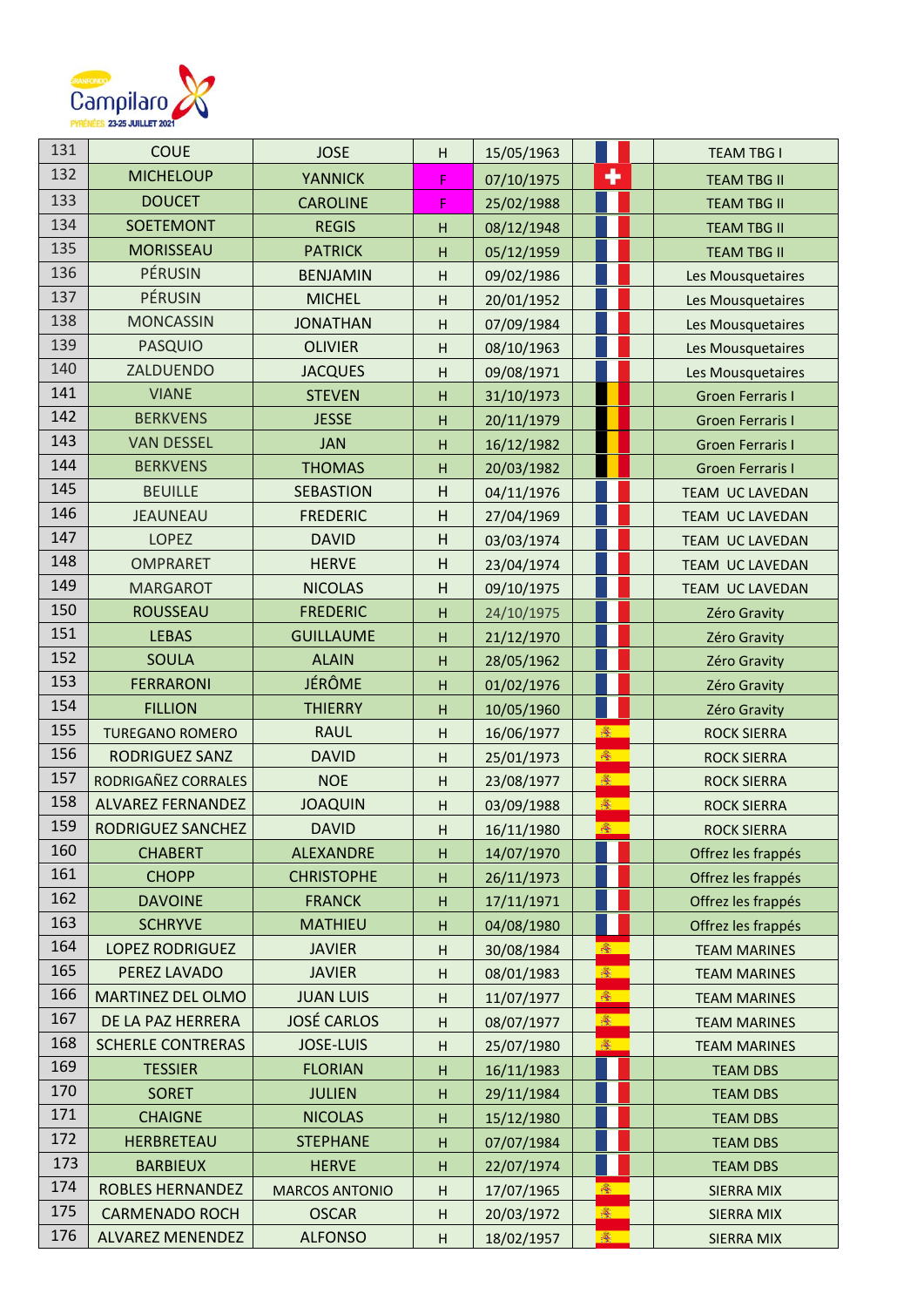

| 177 | <b>ACERO MONTERO</b>    | <b>NURIA</b>         | F            | 18/07/1975 | 瘙 | <b>SIERRA MIX</b>           |
|-----|-------------------------|----------------------|--------------|------------|---|-----------------------------|
| 178 | <b>BARTLETT</b>         | <b>TANGUY</b>        |              |            |   | THE GOAT PACK               |
| 179 | <b>DESMOTS</b>          | <b>ARTHIS</b>        | $\mathsf{H}$ | 21/04/2000 |   | THE GOAT PACK               |
| 180 | <b>DUPUIS</b>           | <b>MARION</b>        | F            | 02/07/1991 |   | THE GOAT PACK               |
| 181 | <b>LAFARGUE</b>         | <b>MARTIN</b>        | $\mathsf{H}$ | 30/08/1999 |   | THE GOAT PACK               |
| 182 | <b>HOLLEBEKE</b>        | <b>FREDERIC</b>      | $\mathsf{H}$ | 21/03/1978 |   | Les Avoineurs               |
| 183 | <b>HOLLEBEKE</b>        | <b>EMMANUEL</b>      | H            | 29/01/1990 |   | Les Avoineurs               |
| 184 | <b>CLOITRE</b>          | <b>GUILLAUME</b>     | H            | 08/03/1989 |   | Les Avoineurs               |
| 185 | AMMAR-KHODJA            | <b>VALENTIN</b>      | $\mathsf{H}$ | 06/12/1999 |   | Les Avoineurs               |
| 186 | <b>BRAN</b>             | <b>NICOLAE</b>       | $\mathsf{H}$ | 21/09/1970 |   | Les Avoineurs               |
| 187 | <b>CHRISTIAENS</b>      | <b>FILIP</b>         | $\mathsf{H}$ | 17/02/1982 |   | <b>Groen Ferraris II</b>    |
| 188 | <b>VAN DE KERCKHOVE</b> | <b>BEN</b>           | $\mathsf{H}$ | 03/05/1983 |   | <b>Groen Ferraris II</b>    |
| 189 | <b>VAN DESSEL</b>       | <b>TOM</b>           | $\mathsf{H}$ | 04/07/1980 |   | <b>Groen Ferraris II</b>    |
| 190 | <b>GROSJEAN</b>         | <b>ILYA</b>          | H            | 02/02/1988 |   | <b>Groen Ferraris II</b>    |
| 191 | <b>LASSALLE</b>         | <b>PIERRE</b>        | H            | 15/02/1979 |   | <b>ARIANE SAFRAN BDX</b>    |
| 192 | <b>BARROT</b>           | <b>FABIEN</b>        | $\mathsf{H}$ | 06/11/1973 |   | ARIANE SAFRAN BDX           |
| 193 | <b>DUMAZEL</b>          | <b>JEAN-PAUL</b>     | $\mathsf{H}$ | 07/12/1958 |   | <b>ARIANE SAFRAN BDX</b>    |
| 194 | <b>BRUNET</b>           | <b>JULIEN</b>        | $\mathsf{H}$ | 14/09/1983 |   | ARIANE SAFRAN BDX           |
| 195 | <b>MOCAER</b>           | <b>DIDIER</b>        | H            | 10/05/1961 |   | ARIANE SAFRAN BDX           |
| 196 | <b>DAUPHIN</b>          | <b>GUY</b>           | Н            | 18/03/1975 |   | <b>TEAM Les Enclumes</b>    |
| 197 | <b>DAUPHIN</b>          | <b>CHARLES</b>       | H            | 06/02/1972 |   | <b>TEAM Les Enclumes</b>    |
| 198 | <b>LABUSSIERE</b>       | <b>JEAN-LUC</b>      | H            | 03/06/1977 |   | <b>TEAM Les Enclumes</b>    |
| 199 | LE SCIELLOUR            | <b>PHILIPPE</b>      | $\mathsf{H}$ | 25/12/1967 |   | <b>TEAM Les Enclumes</b>    |
| 200 | <b>PRINCE</b>           | <b>JEAN-PHILIPPE</b> | $\mathsf{H}$ | 21/10/1968 |   | <b>TEAM Les Enclumes</b>    |
| 201 | <b>VAN AUBEL</b>        | <b>THIJS</b>         | $\mathsf{H}$ | 17/02/1983 |   | <b>TEAM PARTY BUS</b>       |
| 202 | <b>VERVELDE</b>         | <b>HARRY</b>         | H            | 13/02/1963 |   | <b>TEAM PARTY BUS</b>       |
| 203 | <b>VAN DIEST</b>        | <b>CEES</b>          | $\mathsf{H}$ | 25/04/1964 |   | <b>TEAM PARTY BUS</b>       |
| 204 | <b>VISSERS</b>          | <b>ARJAN</b>         | H            | 24/01/1984 |   | <b>TEAM PARTY BUS</b>       |
| 205 | <b>BRUMMELHUIS</b>      | <b>JOOST</b>         | н            | 13/07/1980 |   | TEAM PARTY BUS              |
| 206 | <b>ESPOUY</b>           | <b>GILLES</b>        | Н            | 20/07/1965 |   | <b>TEAM Peyragudes</b>      |
| 207 | <b>LESSMANN</b>         | <b>PASCAL</b>        | H            | 27/12/1965 |   | <b>TEAM Peyragudes</b>      |
| 208 | <b>GINESTE</b>          | <b>JEROME</b>        | H            | 12/11/1974 |   | <b>TEAM Peyragudes</b>      |
| 209 | <b>GREIN</b>            | <b>MICKAEL</b>       | H            | 24/11/1985 |   | <b>TEAM Peyragudes</b>      |
| 210 | <b>LOUBET</b>           | <b>JEAN-BERTRAND</b> | H            | 06/02/1978 |   | <b>TEAM Peyragudes</b>      |
| 211 | <b>ANSIAUX</b>          | <b>NICOLAS</b>       | Н            | 29/11/1985 |   | <b>CULTURE VELO BLAGNAC</b> |
| 212 | <b>VIDAL</b>            | <b>ADRIEN</b>        | H            | 12/03/2003 |   | <b>CULTURE VELO BLAGNAC</b> |
| 213 | <b>GIBAUD</b>           | <b>MATHIEU</b>       | $\mathsf{H}$ | 15/08/1985 |   | <b>CULTURE VELO BLAGNAC</b> |
| 214 | <b>COUMET</b>           | <b>BERTRAND</b>      | H            | 05/11/1987 |   | <b>CULTURE VELO BLAGNAC</b> |
| 215 | <b>CORDOBA</b>          | <b>TIMOTHEE</b>      | H            | 09/03/2003 |   | <b>CULTURE VELO BLAGNAC</b> |
| 216 | SALOBERT-VALETTE        | <b>MARION</b>        | F            | 27/07/1984 |   | <b>TEAM AG2R</b>            |
| 217 | <b>CARON</b>            | <b>FREDERIC</b>      | H            | 30/06/1969 |   | <b>TEAM AG2R</b>            |
| 218 | <b>MENDOUSSE</b>        | <b>SERGE</b>         | H            | 24/11/1965 |   | <b>TEAM AG2R</b>            |
| 219 | <b>SOUQUES</b>          | <b>THOMAS</b>        | Н            | 04/01/1990 |   | <b>TEAM AG2R</b>            |
| 220 | <b>LEUCHTMANN</b>       | <b>MARC</b>          | Н            | 18/05/1959 |   | <b>TEAM AG2R</b>            |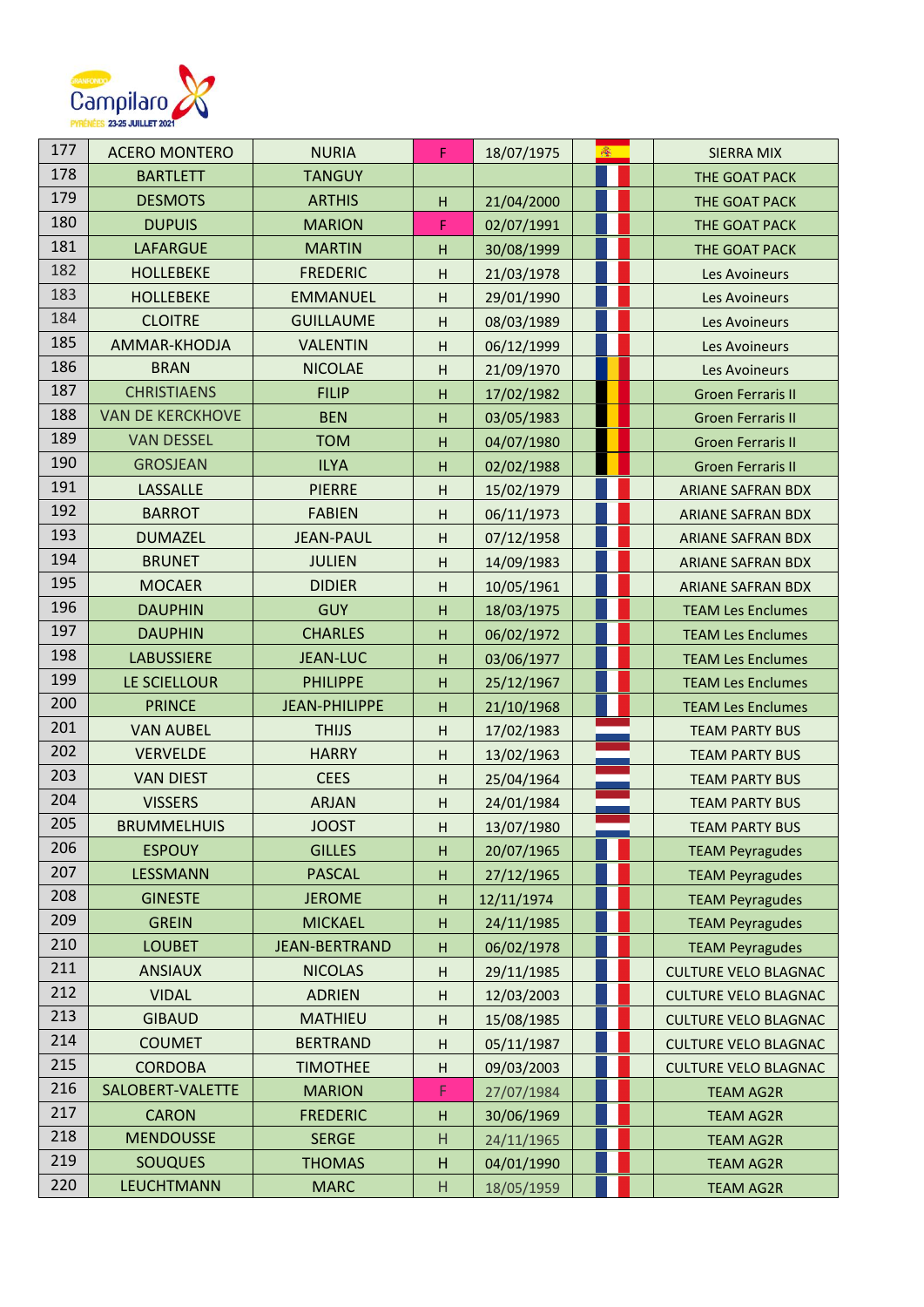